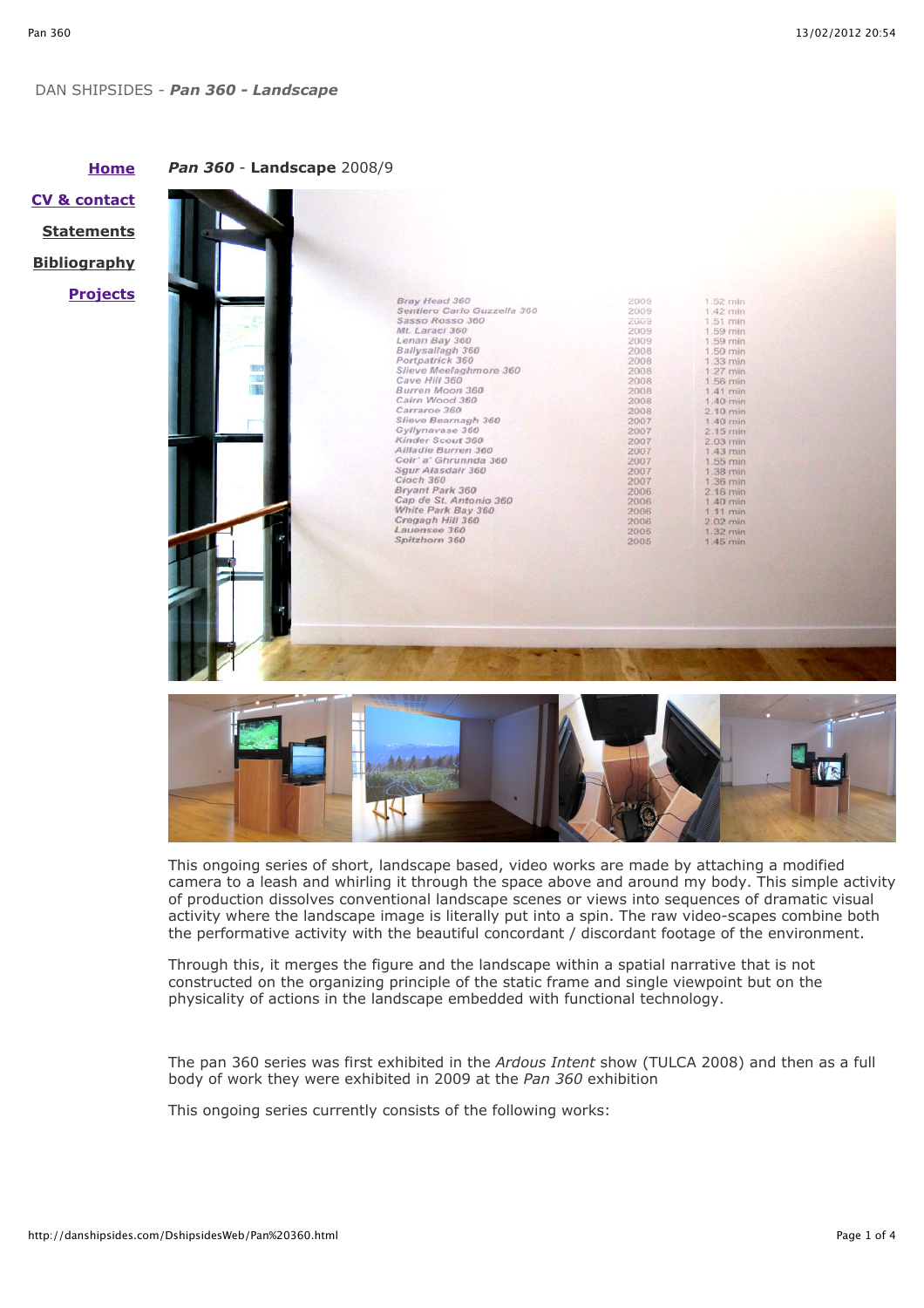

*Cap de Sant Antonio 360* 2006 (1st exhibited 2008) DVD 1.55min



**Coir' a' Ghrunnda 360** 2007 (1st exhibited 2008) DVD 1.50min





*Spitzhorn 360* 2005 (1st exhibited 2009) DVD 1.50min



*Bryant Park 360* 2006 (1st exhibited 2009) DVD 1.50min



*Aillade, Burren 360*  2007 (1st exhibited 2009) DVD 1.45min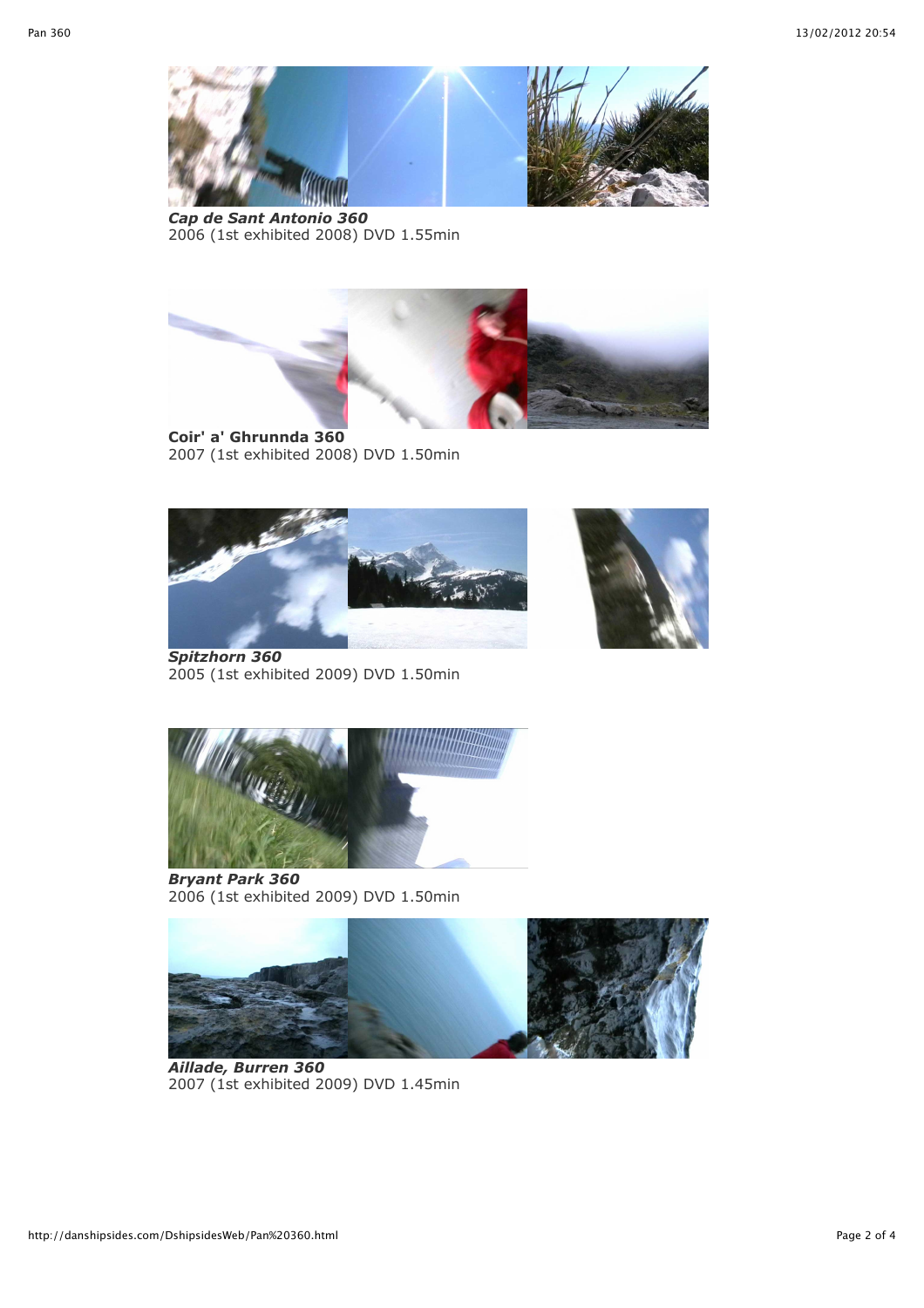

*Kinder Scout 360*  2007 (1st exhibited 2009) DVD 2.03min



*Cioch 360*  2007 (1st exhibited 2009) DVD 1.37min

Works to be updated soon:

*Lenan Bay 360* 2009 DVD 1.55min

*Bray Head 360* 2009 DVD 1.52min

*Mt Laraci 360* 2009 DVD 1.59min

*Sentiero Carlo Guzzella 360* 2009 DVD 1.42min

*Sasso Rosso 360* 2009 DVD 1.51min

*Slieve Meelaghmore 360* 2008 DVD 1.27min

*Portpatrick 360* 2008 DVD 1.55min

*Slieve Binnian 360* 2008 DVD 2.03min

*Burren full moon 360* 2008 DVD 1.41min

*Ballysallagh 360* 2008 DVD 1.58min

*Cave Hill 360* 2008 DVD 1.56min

*Carraroe 360* 2008 DVD 2.10min

*White Park Bay 360*  2006 (1st exhibited 2008) DVD 1.10min

*Cregagh Hill 360*  2007 (1st exhibited 2008) DVD 1.56min